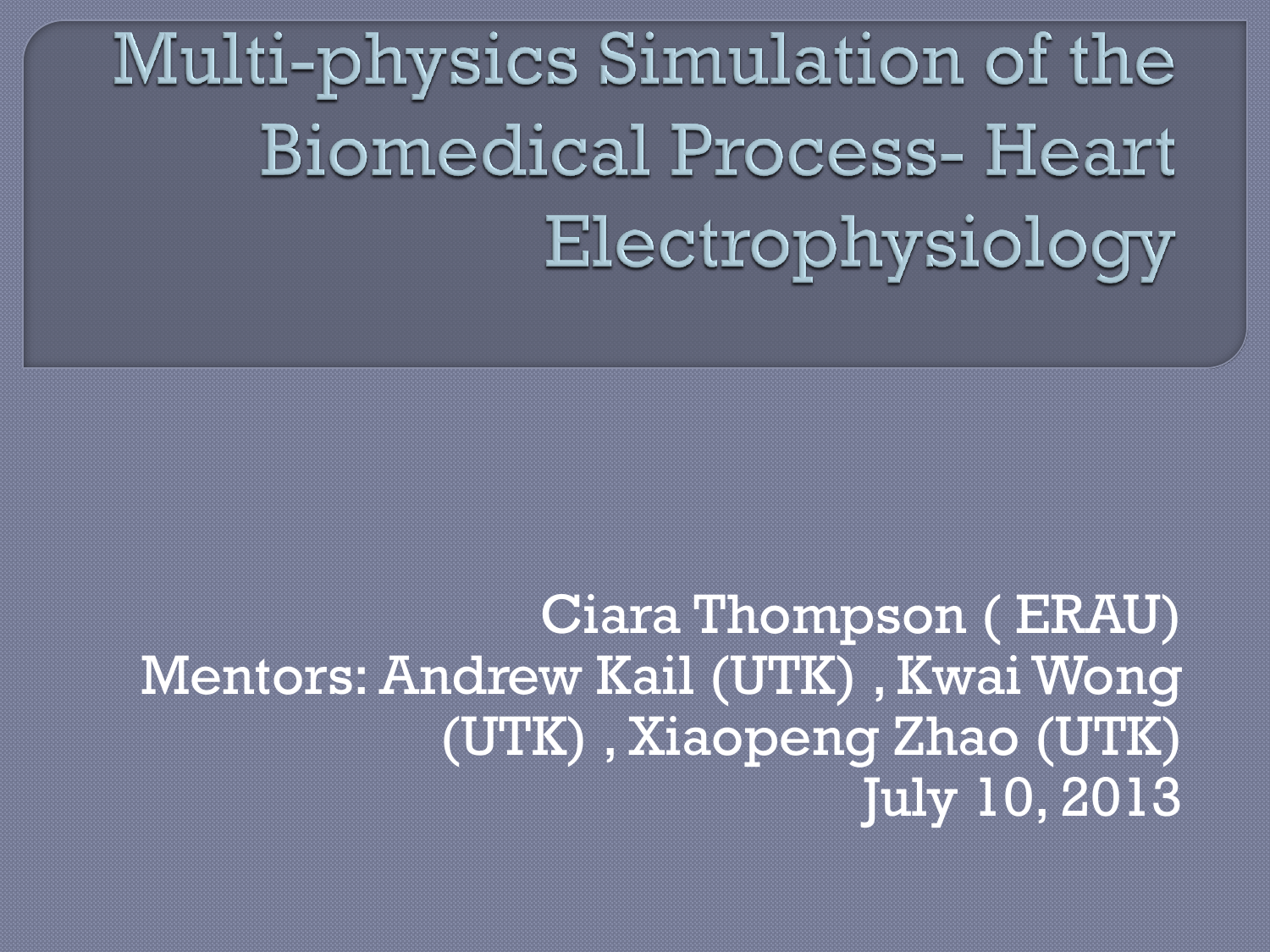#### Research Plan

#### Goal

• Utilize a set of computer programs to study and simulate the multi-physics phenomena of the heart.

### Steps

- Study and understand the governing equations for simulating the heart: Monodomain Model and Beeler-Reuter Model.
- Develop the geometry and mesh of the heart.
- Program the electrical models: Beeler-Reuter and Monodomain model.
- Examine the interaction between the electrical and physiological effects of the heart.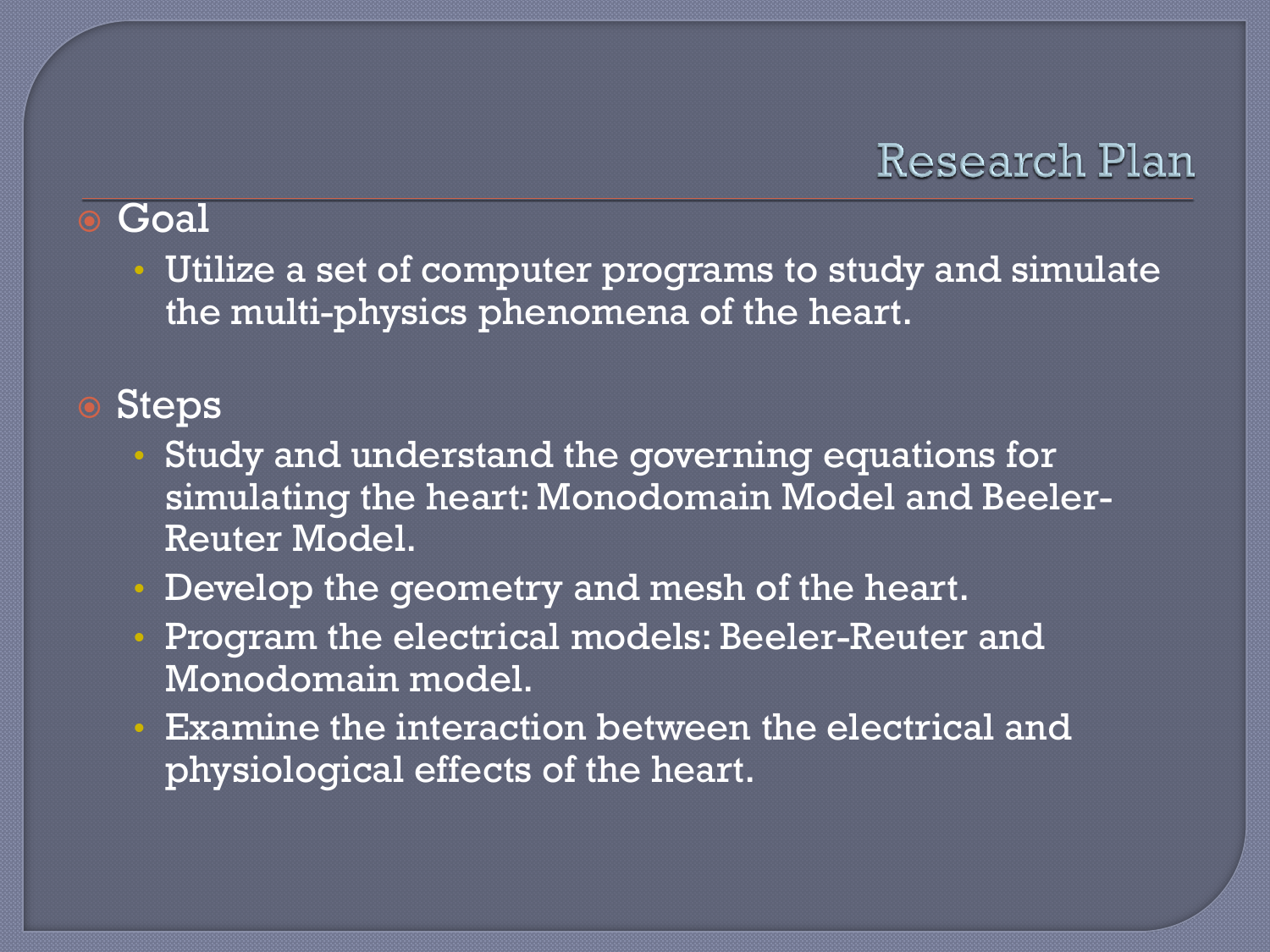## Phase 1: Bidomain and Monodomain Model (Tissue Model)

#### Bidomain Model

$$
\nabla \cdot (M_i \nabla v) + \nabla \cdot (M_i \nabla u_e) = \frac{\partial v}{\partial t} + I_{ion}(v, s)
$$

After assumptions of homogeneity between the intracellular and extracellular components of the heart the model is simplified into Monodomain Model

$$
\frac{\Lambda}{1+\Lambda}\nabla\cdot(M_i\nabla v) = \frac{\partial v}{\partial t} + I_{ion}(v, s)
$$

Using the operator splitting schemes, the Monodomain model can be split into a set of equations which can be solved simultaneously at different time steps

$$
\frac{\partial v}{\partial t} = -I_{ion}(v, s), \qquad v(t_n) = v^n
$$

$$
\frac{\partial s}{\partial t} = f(v, s), \qquad s(t_n) = s^n
$$

The partial differential equation below can then be solved linearly at different time steps

$$
\frac{\partial v}{\partial t} = \frac{\Lambda}{1 + \Lambda} \nabla \cdot (M_i \nabla v), \qquad v(t_n) = v_\theta^n
$$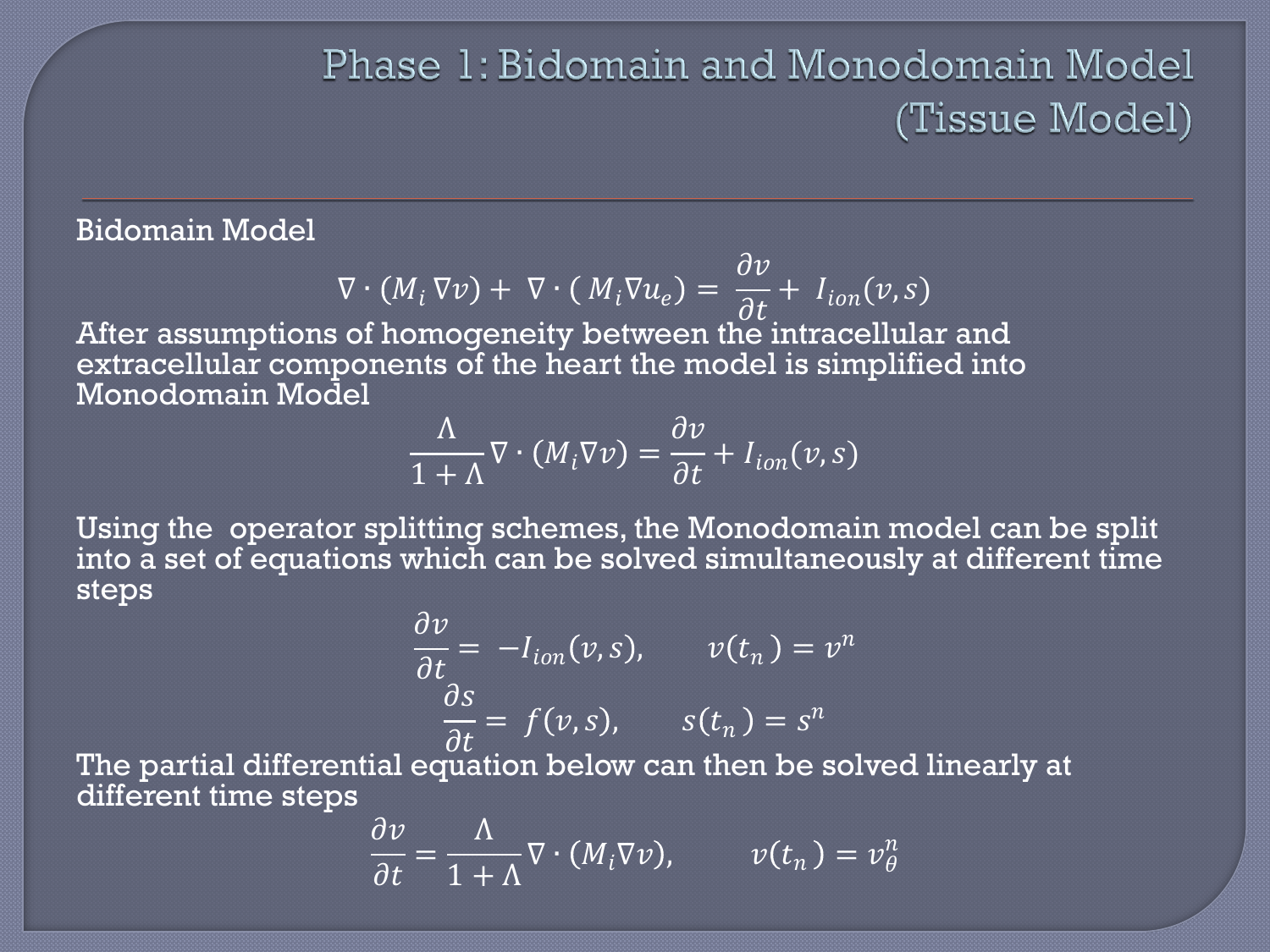# Beeler Reuter Model( Cellular Model)



 $iNa = (gNa \cdot m^3 \cdot h \cdot j + gNaCa)(V - ENa)$ 

**Gates Equations (ODE)**  $\frac{dx_1}{dt} = \alpha_{x1}(1 - x_1) - \beta_{x1}x_1$  $\frac{dm_1}{dt} = \alpha_{m1}(1 - m_1) - \beta_{m1}m_1$  $\frac{dh_1}{dt} = \alpha_{h1}(1 - h_1) - \beta_{h1}h_1$  $\frac{dj_1}{dt} = \alpha_{j1}(1-j_1) - \beta_{j1}j_1$  $iCa = gCa \cdot d \cdot f \cdot (V - ECa)$  $\frac{dd_1}{dt} = \alpha_{d1}(1 - d_1) - \beta_{d1}d_1$  $\frac{df_1}{dt} = \alpha_{f1}(1 - f_1) - \beta_{f1}f_1$